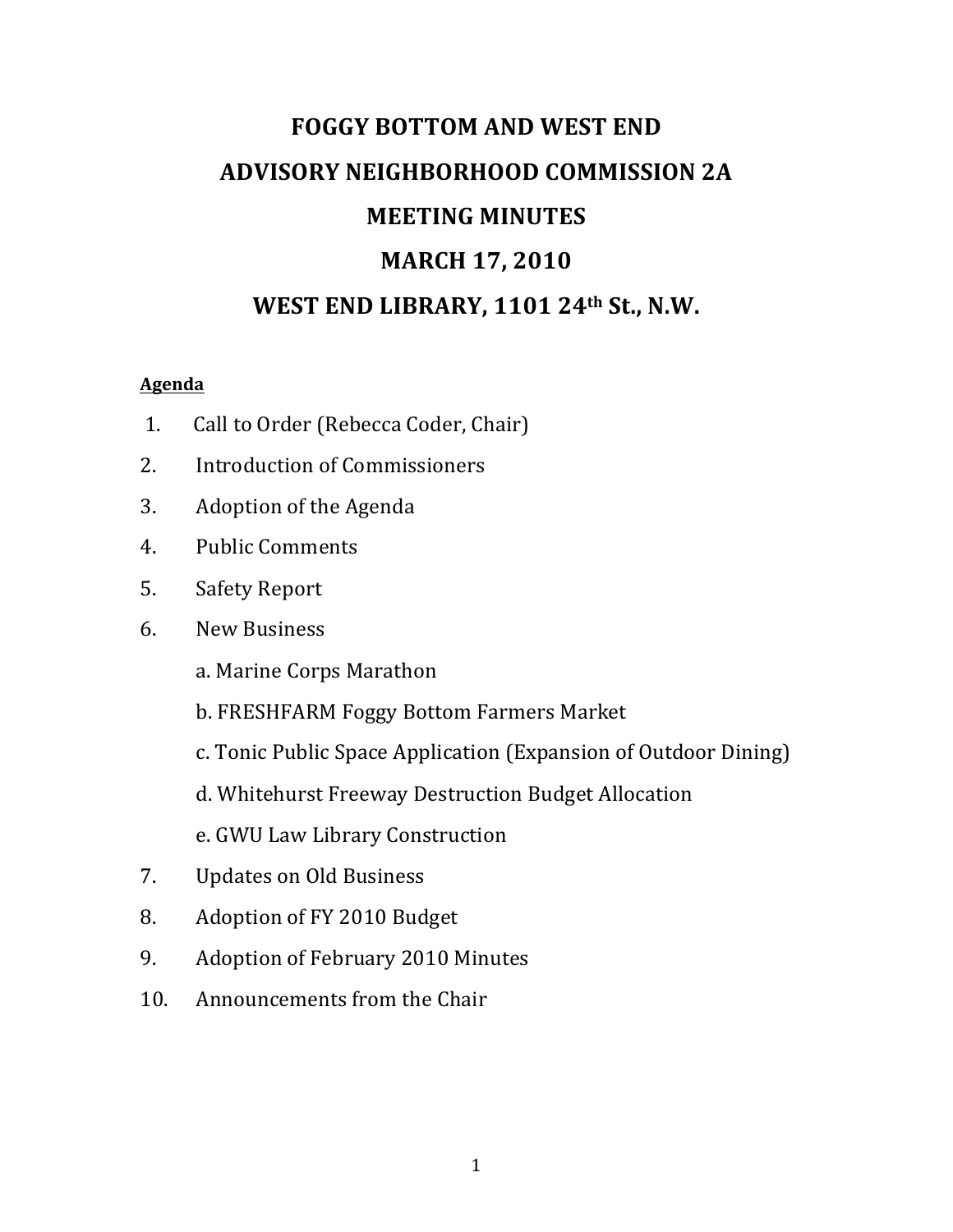# **Call to order**

Chair Rebecca Coder (2A02) called the meeting to order at 7:08PM. With five commissioners present, she declared a quorum present.

#### **Introduction of Commissioners**

Commissioners Florence Harmon (2A06), Armando Irizarry (2A04), David Lehrman (2A01), Eric Malinen (2A05) and Chair Rebecca Coder (2A02) introduced themselves. Commissioner Asher Corson (2A03) joined the meeting at 7:19.

#### **Adoption of the agenda**

The chair proposed to reverse the order of old and new business in the draft agenda. No objection being raised, new business was taken up as item 6 in the revised agenda.

# **Public Comments and Announcements**

Susan Cora of George Washington University's Office of Real Estate reported on plans to demolish a building on 22<sup>nd</sup> St between G & F. The project is scheduled for the coming summer and will have an impact on public parking. The Smith Center will remain open during this period. Commissioner Malinen announced an event at St. Mary's Episcopal Church featuring the daughter of Archbishop Desmond Tutu. Molly Gascoigne, representing the Avon Walk for Breast Cancer, scheduled for May 1-2, presented information and distributed flyers featuring a route map.

# **Safety Report**

Lieutenant Alesia Wheeler-Moore reported on a general decline in crime in PSA 207 but noted that it was accompanied by an increase in a specific type of street robbery focusing on cell phones and iPhones. Gangs arrive by subway and watch for inattentive victims. She reported on collaboration between the Metropolitan Police Department and Metro Transit police, noting that sting operations were planned for the Foggy Bottom metro station.

#### **New Business**

- **a.** Isabelle Thompson and John Lacy reported on plans for the 35<sup>th</sup> annual Marine Corps Marathon, scheduled for October 31. The event is expected to draw 22,000 runners and 120,000 spectators. "Rolling closures" on Constitution Avenue and Rock Creek Parkway will be followed by "rolling" cleanups." On motion of Commissioner Coder, the Commission voted 6-0 to send a letter of support for the marathon to the Mayor's Task Group on Special Events.
- **b.** Laura Genello, representing FRESHFARM Markets, sponsor of the Wednesday afternoon market held at  $24<sup>th</sup>$  & I sts., N.W., asked the commission for a letter of support for the market's public space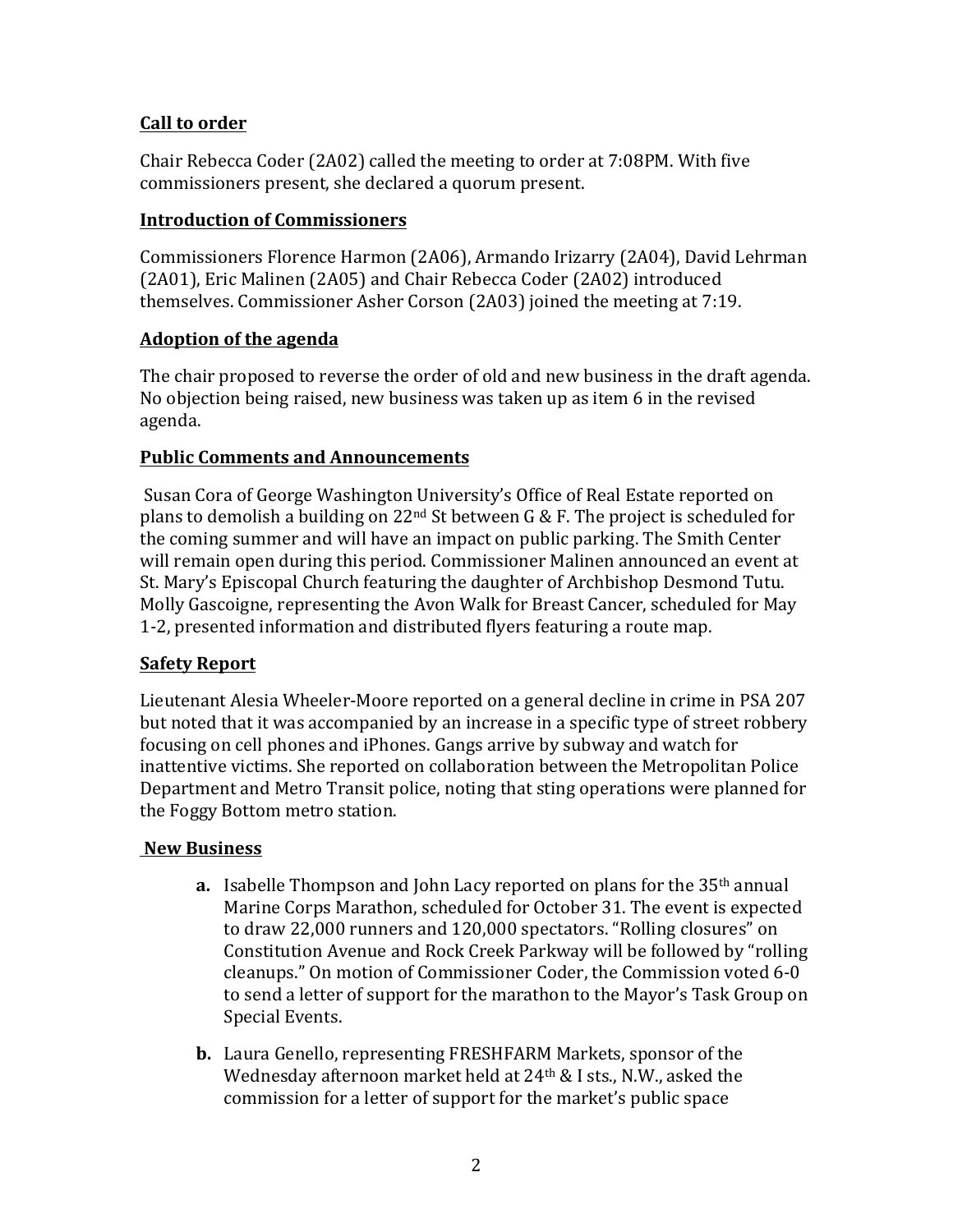application. On motion of Commissioner Coder, the Commission approved a letter of support by a vote of 6-0.

- **c.** Jeremy Pollok and Greg Nicklas, representing Tonic at Quigley's Pharmacy, provided information on the restaurant's planned expansion of its outdoor dining space and consequent revision to its liquor license and a new public space application. Commissioners praised Tonic as an example of a retail operation that enhances the quality of life in Foggy Bottom. They noted in particular the management's rigorous upholding of the voluntary agreement arrived at at the time of its original liquor license. On motion of Commissioner Coder, the Commission voted 6-0 to support the restaurant's planned expansion.
- **d.** A discussion of the Whitehurst Freeway's proposed deconstruction was postponed until the April 21 meeting.
- **e.** Brittany Wall and Susan Cora, representing George Washington University, discussed a project to build an underground structure on the south side of G Street between  $20<sup>th</sup>$  and  $21<sup>st</sup>$ . The structure will house four levels of parking and one level of academic space, along with an entrance pavilion on the surface. Discussion focused on the scope of the project, its relationship to future plans to build a Law Center and a Science and Engineering Center at GWU and on the possibilities for further review at later stages of these projects. Wall and Cora sought no formal action by the Commission at this time but will return to the ANC in June or July when plans and permits are complete.

# **Updates on old business**

Commissioner Coder reported on the acceptance of Commission recommendations regarding the replacement of K Street trees, on the repaving of the 1000 block of 25<sup>th</sup> St. N.W and on the choice of a developer for the West End Library and Fire Station project.

Meetings are pending regarding the proposed West End dog park and on the appeal by Friends of Francis Field of the Zoning Administrator's granting of certificates of occupancy before the promised amenities were in place. Discussion focused on the Commission's retention of legal counsel in this matter. On motion of Commissioner Coder additional funding of up to  $$3,000$  was adopted by a vote of 6-0, subject to a "reasonableness review" of expenditures proposed by Commissioner Lehrman and accepted as a friendly amendment.

Commissioner Harmon reported on negotiations with the owner of Sanctuary 21 and on the possibility of a settlement of the issues that concern the ANC. Commissioner Coder reported on plans for the DC Council to consider the renaming of the proposed Duke Ellington Park and on events planned for April 29, the musician's 110<sup>th</sup> birthday.